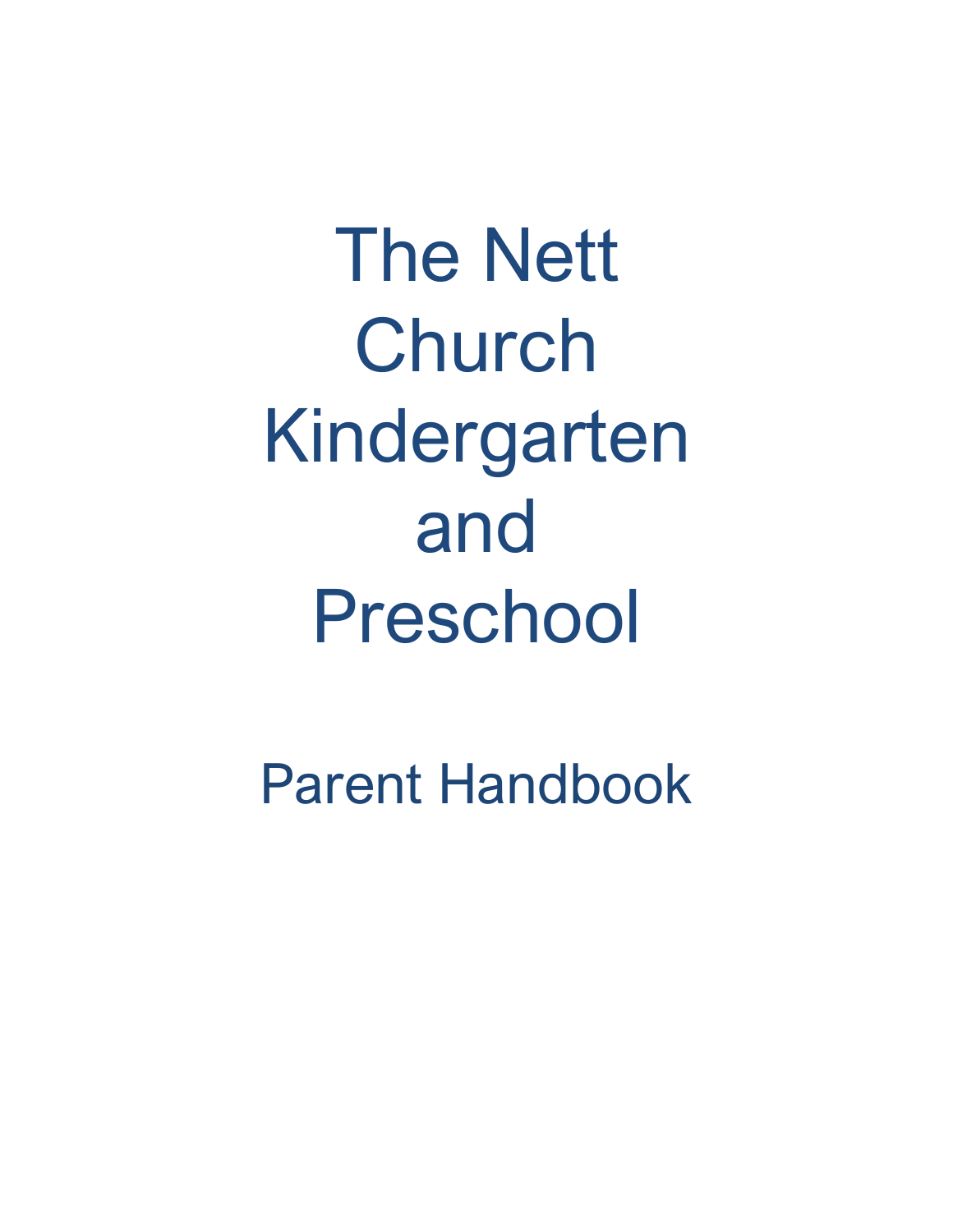# " $\top$ rain a child in the way he should go, and when he is old he will not turn from it." Proverbs 22:6

Dear Parents:

School for a young child should not be a drastic change from their family and home situation. It should be a place where they feel loved and secure, and it should be a place where they are guided toward widening their world.

In the beginning, your child may feel insecure about coming to school, but the teacher will call them by name, give them things to do, read fascinating stories to them and share many wondrous things with them. Gradually, they learn that they are loved and learn to trust the teachers. As they learn to get along well in this new environment, they gain faith in themselves. And in doing so, they are able to encompass greater ideas of faith.

Our school is here for the purpose of helping you guide your child toward a learning experience that will enhance their life now and later. This will help them feel like a special part of the family and the community and in time this will benefit their world.

Let us give our children tasks that will stimulate them mentally but not make demands on them that are impossible to fulfill. Our children need our faith in them and they need our love because it encourages them to believe in themselves. Children, who learn at an early age, by a teacher's tenderness and the warmth of a parent's love, have no difficulty with the learning process and a good self-image.

The staff of The Nett Church Kindergarten and Preschool would like to assist you in every possible way to make this year one of the happiest, most satisfying and enjoyable in the life of your child. Living is such a joyful, wonderful event for children - we adults should recapture that joy!

We are pleased to welcome your child to our school and are honored to serve your family with our ministry.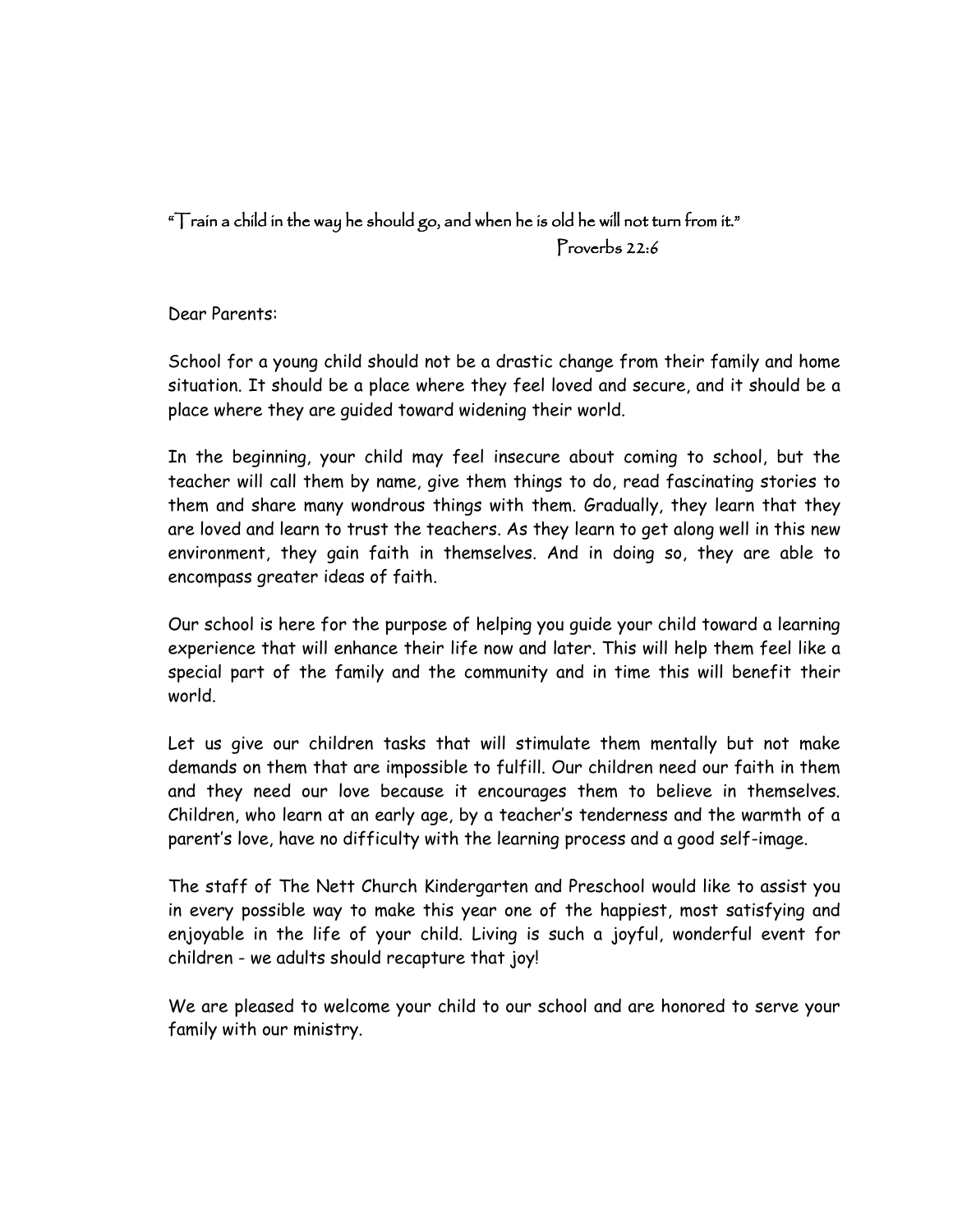The following information is in response to the COVID-19 Health Crisis and may be modified as required. Please refer to our most recent health policies distributed to families at the start of the current school year. Any updates will be sent home immediately as changes are made. Please see our COVID-19 Policies and Procedures document for more detailed information.

Early education and school age programs licensed by the Georgia Department of Early Care and Learning (DECAL), including Child Care Learning Centers, Family Child Care Learning Homes, Pre-K Programs, license exempt providers, and Child and Adult Food Programs and Summer Food Service Program Institutions and Sites, shall maintain full compliance with all DECAL directives and guidance.

The following practices align with CDC guidelines for open child care programs during the COVID-19 health crisis and should be implemented by all open and reopening child care programs.

Anyone showing signs of illness of any kind or who may have been exposed to COVID-19 should not be in the childcare facility.

Symptoms of COVID-19

• Fever\* • Cough • Shortness of breath • Difficulty breathing • Respiratory symptoms Any 2 of the following: • Chills • Repeated Shaking with Chills • Muscle Pain •

Headache • Sore throat

**\*Fever is determined by a thermometer reading 100.4 or higher or by subjective signs such as flushed cheeks, fatigue, extreme fussiness, chills, shivering, sweating, achiness, headache, not eating or drinking**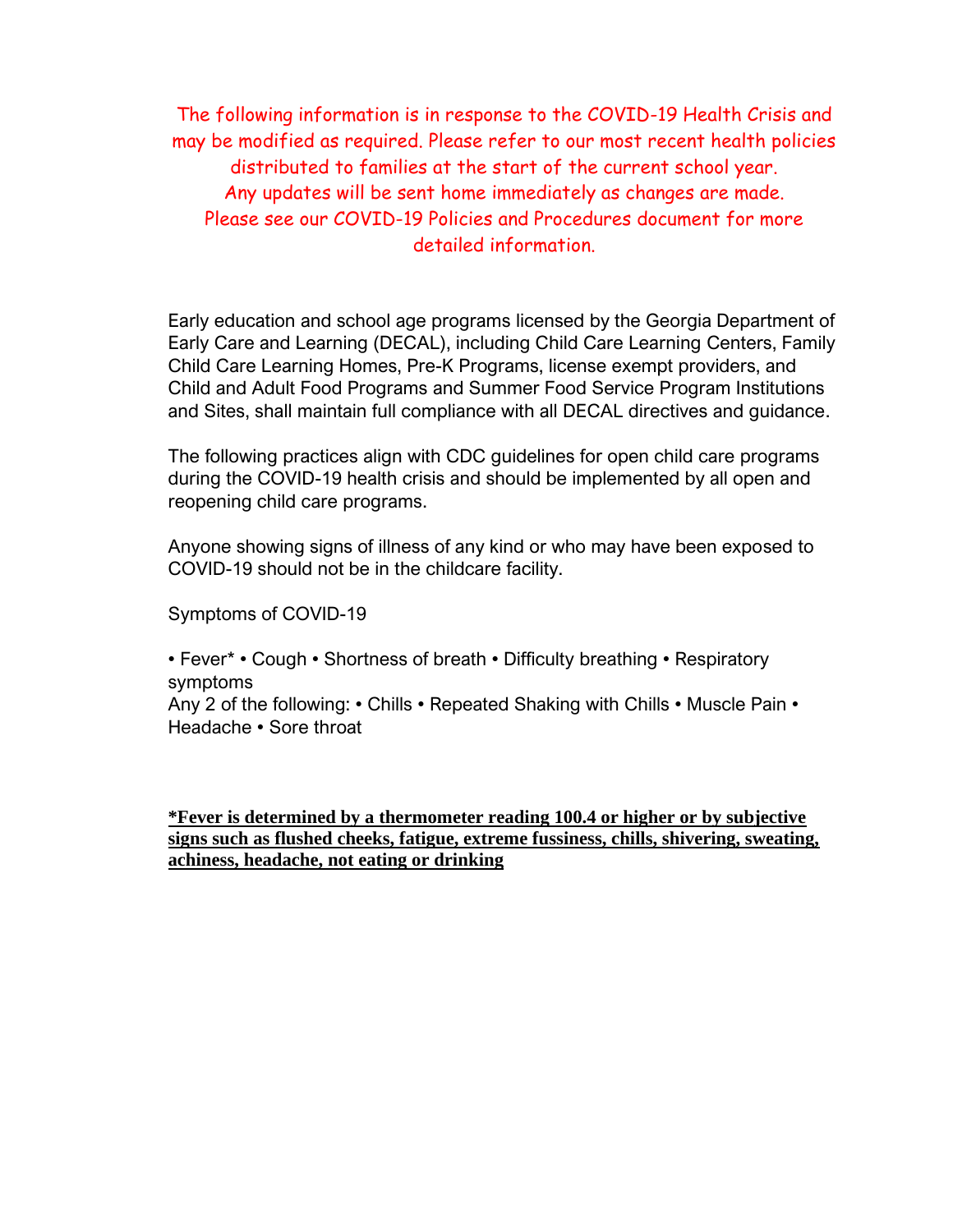# **CLASSES**

Registration for school will begin during January of each year. A registration fee is required upon application, and this fee is **non-refundable**. Monthly operation costs, including staff salaries, are covered by tuition payments.

Our Preschool 2 class is open to children who are two years old on or before September 1. We do not require that our two year olds be potty trained, however, we do require that they are potty trained by their 3rd birthday.

Our Preschool 3 class is open to children who are three years old on or before September 1 who are *reliably potty trained*.

**Reliably potty trained is defined as**: "a child who **can and will** *tell an adult* when he/she needs to go to the bathroom." Children in this class **should not** be wearing "pull-ups" to school as a just-in-case measure. Reliably potty-trained children are past this need.

Our four-year-old program is open to children four years old on or before September 1.

Our kindergarten class is open to children who are five years old on or before September 1.

# *\*All students are enrolled on a 30 day probationary basis. If it is determined that your child is not ready for our program, you may be asked to withdraw.\**

# **TUITION**

Our tuition policy is based upon your commitment to one full school year. For your convenience, tuition is payable in monthly installments. A discount of 10% is given if the full year's tuition is paid before September  $30<sup>th</sup>$  of the current school year. We cannot make tuition exemptions for holidays or other absences including absences due to travel abroad. If tuition is not paid during extended absences, your child will lose placement in his/her class.

**Tuition is due the first of each month, one month in advance. A late fee of \$10.00 will be charged for tuition paid after the 10th day of the month, and \$20.00 after the 20th day of the month unless arrangements have been made in advance with the director.**

*As our school operates on the Bethesda Campus, please make checks or money orders payable to Bethesda Preschool.*

Cancelled checks should serve for receipts, but if either parent's place of employment will not accept the cancelled check and needs a receipt for childcare credit purposes, **you must provide the office with an already filled out receipt and place it and the check in the envelope that will be sent to you each month**; place it in your child's folder and we will get it when he comes to school. We will sign the receipt and send it back to you in your child's bag. We will not be able to fill in forms detailing multiple months of payment. **For tax purposes, our Federal Tax I.D. Number is 58-1031507.**

**If it becomes necessary to withdraw your child, a one-month notice in writing must be given to the director in addition to one month's tuition. This payment allows our school additional time to fill your child's vacancy in the classroom.** You should arrange to withdraw at the end of a month. **Should you withdraw your child during any portion of the month, full tuition for that month is due.** Because of the school's inability to fill places in May of a school year, **should you withdraw anytime in April, tuition for May will be due also.** The school also reserves the right, with at least two weeks notice in writing, to ask that a child be withdrawn if we feel our school cannot properly meet the needs of that child.

# **CLOTHING**

We recommend that the children wear school clothes that are practical, can be fastened and unfastened easily, **(no "onesies")** and are comfortable and washable. We want them to be able to experiment with various art media, to learn to take care of his/her personal needs, and to play comfortably indoors and out. All coats, sweaters, and jackets **must be labeled** with the child's name.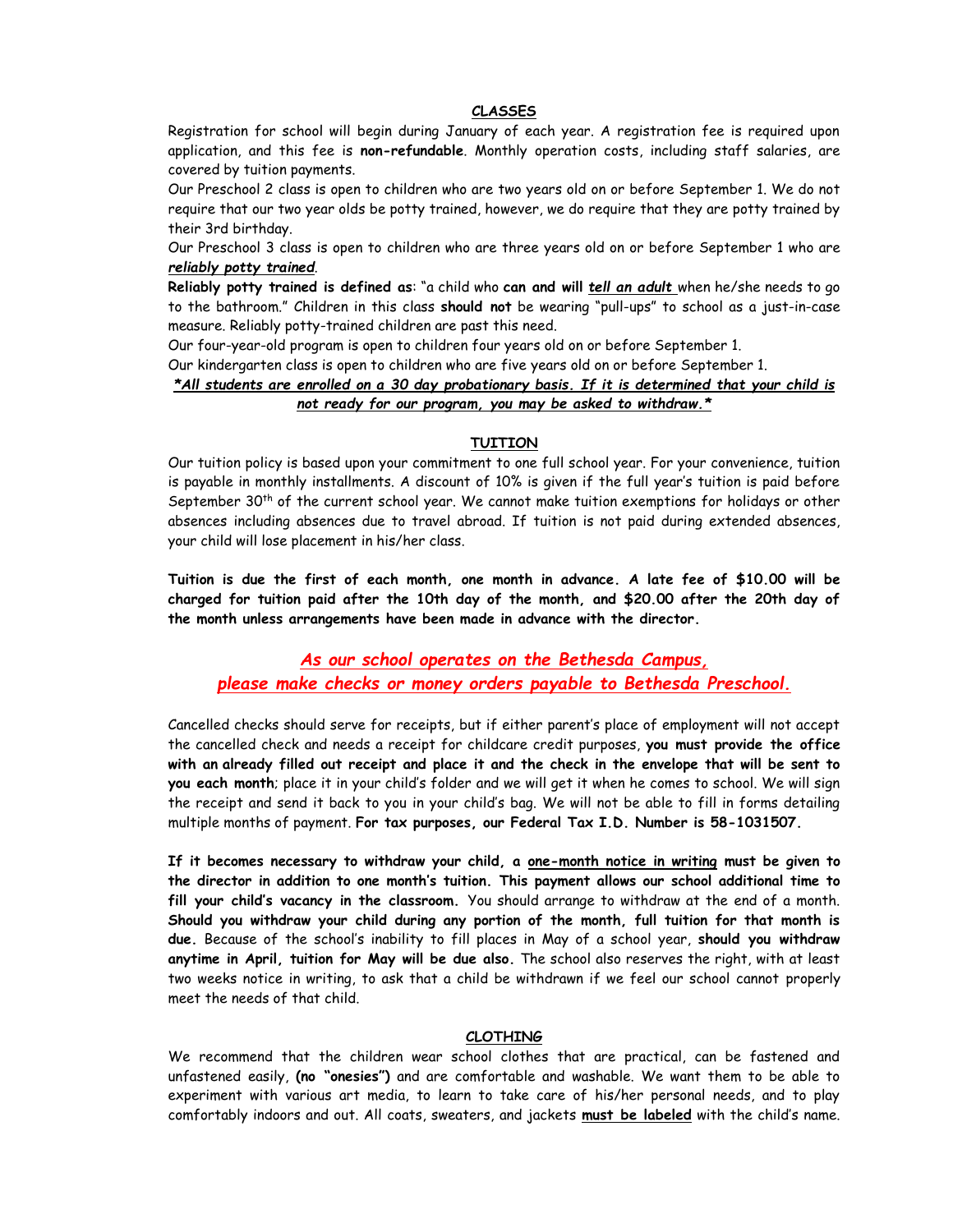For 2-year-old children that are not potty trained, send a complete change of clothing, including socks, two extra diapers and diaper wipes each day.

# **MEALS**

Each parent will provide their child with a nutritional mid-day meal such as: prepared fruit, cheese, crackers, etc. By "prepared", we mean bite size pieces. Grapes need to be sent halved. Please do not send any items that need to be heated. For classes with children under three please do not send raw carrots, hot dogs, or peanuts. Foods for two year olds should be finger foods that can be eaten by the child without the use of utensils. If older children bring foods requiring utensils, they should be included in the lunchbox as well. We do not supply eating utensils. Your child's teacher will give you detailed information about appropriate foods for your particular class.

# **You will be notified of any food allergies in your child's class.**

# **Please be mindful of this when sending in snacks for the class.**

# **BIRTHDAYS**

Each child's birthday is important. We place emphasis on it by providing a special sticker or crown for them to wear on their special day and letting them be the "child of the day". If parents would like to visit or send a special snack, you are invited to do so. Should your child's birthday fall during the summer months, you may pick a special "pretend" birthday if desired. We will also have a Fall Festival, Christmas, Valentine's Day, St. Patrick's Day, Easter and End of the Year party.

*Please do not send party invitations to school unless everyone is included.* No matter how carefully the child distributes invitations, such wonderful plans cannot be kept quiet and someone is hurt if everyone is not included. We adults understand when not children can be invited, but it is difficult for children to understand. Invitations can be sent by mail. Please refer to the student directory for home addresses.

# **GUESTS**

We invite parents to visit our school at any time. Because our teachers prepare well in advance of their classes, by cutting and making the exact number of projects for the students, we cannot invite siblings or friends to visit for the day. We do enjoy having Mommy, Daddy, or an adult friend share their hobby, job, culture or other areas of interest with our classes. In order for teachers to plan their schedule, all of these visits must be arranged in advance.

# **BRINGING THINGS TO SCHOOL**

We enjoy special discoveries that your child may like to bring to school to share with the class, for example: shells, flowers or other nature specimens for our science tables. Books and CDs that are appropriate for the class may also be shared. At our parent's meeting your child's teacher will explain how her class will participate in sharing activities. Each age level will need to participate differently. Too many activities in one day results in your children becoming inattentive. Their attention span is not very long at this age. Encourage your child to participate in these sharing experiences; this enables verbalization in complete sentences and gives him practice in sharing ideas and speaking before his/her peers.

*Children need to leave blankets, pacifiers, dolls and stuffed animals at home.* They become very attached to these things and it is difficult to teach sharing when some things just can't be shared. In addition, germs can be spread easily through these personal items and the health of our students is of utmost importance.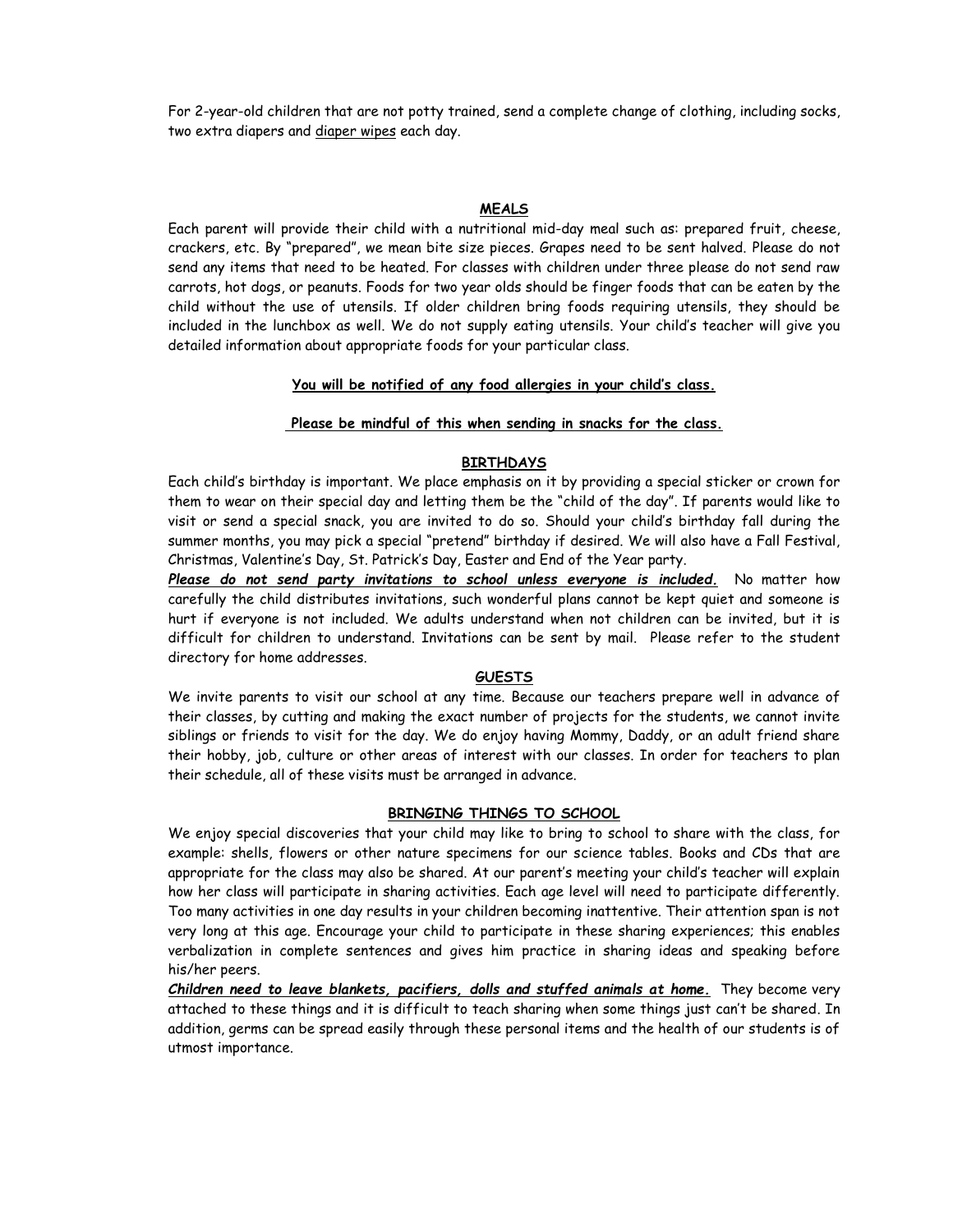# **SPECIAL ACTIVITIES**

We will have chapel programs for all classes. The emphasis in Chapel is on the nature of God - He is a loving, caring Father and He shows love and care to each one of us through His creation and people around us. We also learn about his son, Jesus and his saving grace. All lessons are taught in an age appropriate manner. You are always invited to attend Chapel.

All classes will attend Movement and Music classes with our music teacher. Our students will learn fingerplays and songs, both Christian and secular. These times with another adult, in addition to his teacher, helps your child develop an awareness of other people and special concepts of the area around him/her. Songs and music stimulate the children to be more creative, to express themselves and... it's lots of fun!

Media Center visits and working in our Children's Garden are other special experiences. Our four and five year old classes also attend Spanish weekly.

Our classes may go on field trips that will be related to the unit that they are studying at the time. All students attending these field trips must be accompanied by a parent and transported to and from the location by the parent.

#### **CORRESPONDENCE**

Please check your child's folder each day for any correspondence. Please send written notes to the teacher in this folder as verbal messages brought by the children cannot be accepted. Let us know in writing, in advance, if anyone other than you will be picking up your child. Please give your child's teacher a list of people who have permission to pick up your child from the classroom and make sure the registration form in the office is always up to date for your emergency numbers. For the child's protection, we cannot send children home with anyone that is not on either of the two lists without written confirmation from the parent. Only the people listed on these two forms will be allowed to take your child without a note from you. We will check identification before releasing any child.

# **CONFERENCES**

Since a mutual interest exists in helping your child, you will be kept well informed of our classroom activities by newsletters, calendars, and notes. Personal parent/teacher conferences are scheduled for Pre-K and Kindergarten late January or early February after progress reports are sent home. Conferences for Preschool 2 & 3 classes will be scheduled on an as needed basis near the end of the school year. Additional conferences may be scheduled at the discretion of the classroom teacher. Please feel free to call and ask for a conference at any time if you feel there is a need.

#### **CURRICULUM**

Our school offers a child-centered curriculum in a loving, caring atmosphere in which children learn through "hands-on" experiences are allowed to mature and develop within their own time frame. The curriculum is based on positive, success oriented learning activities. We focus on all aspects of a child's development - intellectual (readiness skills of all types), social and emotional (exhibiting respect for others and ourselves), physical (developing fine and gross motor skills), and spiritual (learning and growing in an environment of love and trust). Each age group has its own set of learning skills and objectives.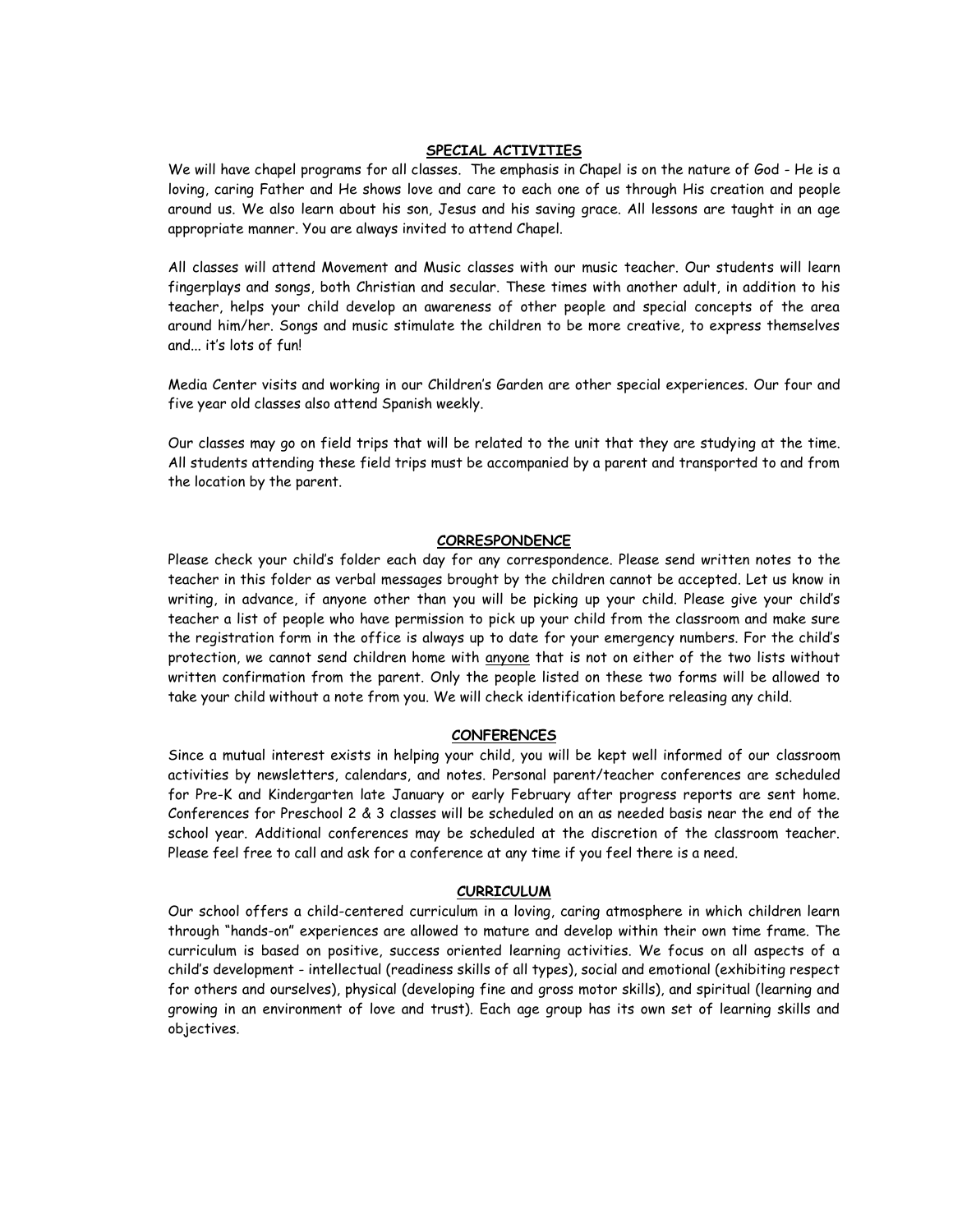# **DISCIPLINE AND BEHAVIOR**

Corporal punishment is not used (we do not spank). If there is a problem in the classroom, a child may be asked to sit in a "thinking chair" or the child's attention is diverted to some other area of interest. Mainly, we will try to find out the sources of the undesirable behavior. If there is a persistent problem, we will talk with the parents. If it is determined by the teacher, director, or assistant director that a child's behavior is disrupting the learning environment for other children, the administration and teacher will meet with the parents and discuss their observations and possible solutions. Every effort will be made to help the student work through their behavior challenges, but in some instances, it may be necessary to withdraw the student from our program.

#### **EXTENDED SESSION (Stay and Play)**

We may offer an extended day consisting of free play and outside activities weekly with days being determined based on interest and participation. To comply with state regulations, extended session will begin at 1:00 pm and will dismiss no later than 2:00 pm. Dismissal time from Extended Session will be determined by administration based on staff availability and parent participation. Information on cost is available through the school office. Extended session fees are *payable at the beginning of each month with your monthly tuition in a separate check and the appropriate reservation form completed.*

## **PROGRAM AND STAFF**

Our teaching staff consists of qualified, skilled teachers in the early childhood education field and they are enthusiastic about working with young children. We are dedicated to helping your child develop physically, spiritually, socially, emotionally, and intellectually, and feel that the most important concept is the development of a good self-image. We want your child to feel loved and secure, and therefore, will provide tasks at your child's physical and mental level while encouraging the interest of the child to try to experience new things while she also learns independence. In this environment, we feel that your child will develop a positive attitude toward learning for years to come.

# **WEATHER**

Our school follows Gwinnett County Public schools for all closings due to weather as well as any school holidays or teacher workdays. If Gwinnett County schools are closed, we are closed also.

# *Due to our half-day schedule, if Gwinnett County schools should delay opening,*

# *our school will be closed all day.*

Because of our alternating day schedule in some classes, please be aware that **we cannot make up school days missed due to weather.**

# **PLACE OF REFUGE**

The Nett Church Kindergarten and Preschool has established a "Place of Refuge" for our program as suggested by the local fire marshal. It is our hope and prayer that we will never need a "Place of Refuge" but should the need arise we have a plan in place for such an emergency situation. The Nett Church in agreement with Bethesda Park has designated Bethesda Park Senior Citizen Building, 225 Bethesda Church Road, Lawrenceville, GA, as our primary "Place of Refuge" in case of an emergency evacuation that prevents our students from re-entering our home facility at The Nett Church. In such an emergency, students will be transported via staff personal vehicles to Bethesda Senior Citizen Building. Parents will be contacted from Bethesda Senior Citizen Building and asked to immediately come and pick-up their children. Our secondary "Place of Refuge" will be Bethesda Elementary School, 525 Bethesda School Road, Lawrenceville, GA, following the same plan as mentioned before. The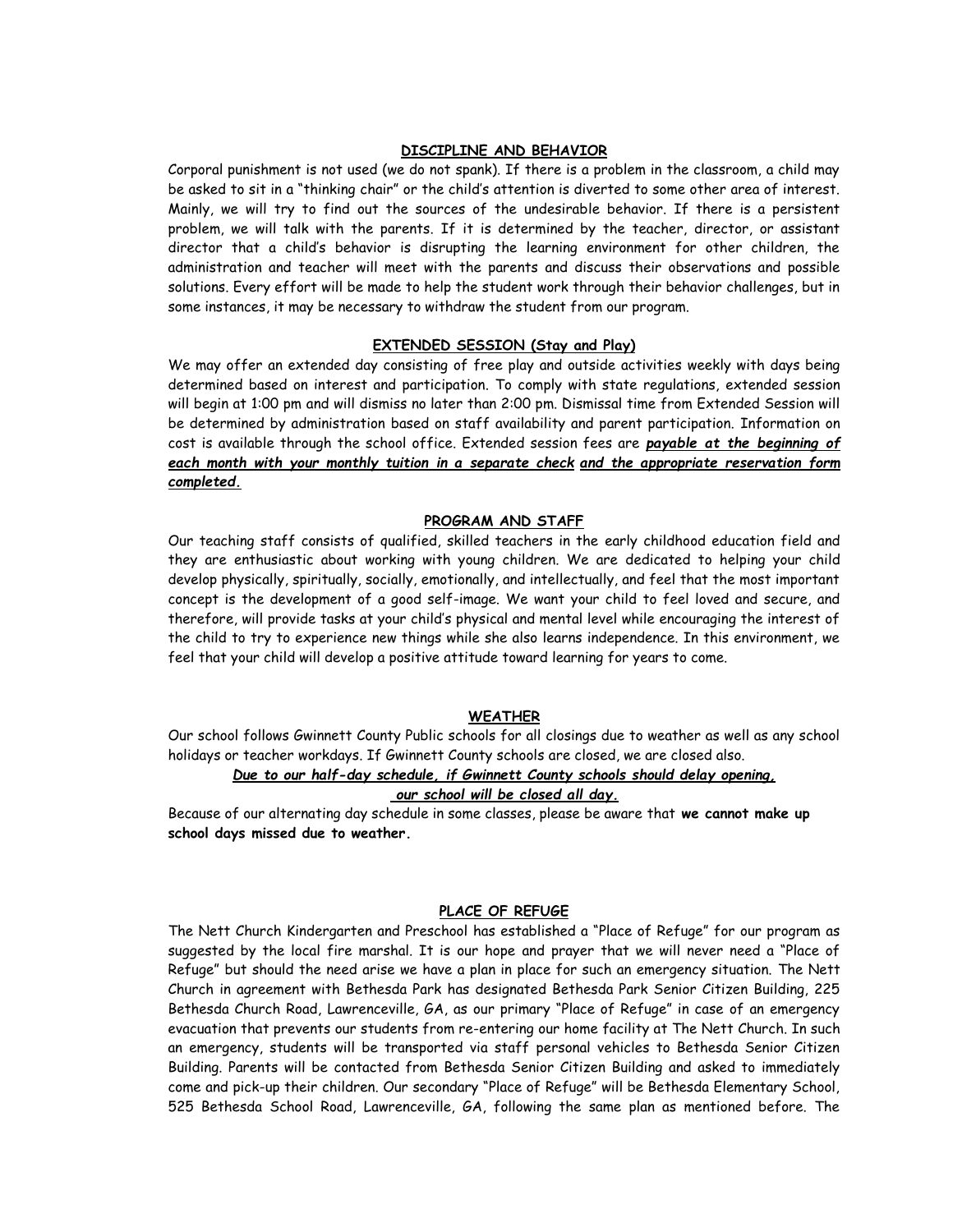Bethesda Park Senior Citizen Building's phone number is (678) 277-0179. The Bethesda Elementary School's phone number is (770) 921-2000.

# **ARRIVAL**

The doors to the building will remain locked until 9:00 a.m. to allow the staff to get ready for their busy day. If you arrive early, keep a supply of books in your car and read to your child until the doors are opened. When the doors open, you may walk your child to the building.

We will keep the doors open until 9:15 a.m. If you arrive after the doors are closed, *you must bring your child to the front door and ring the bell. No child is to be left unattended at the front door.* If you arrive after 9:15, a tardy fee of \$5.00 for every 5 minutes will be assessed. If you arrive after 9:30 there will be no admittance to the building. If your child will be late due to a doctor's appointment, we must be notified in writing in advance and you must bring in a doctor's note to avoid being charged a fee.

# **AFTERNOON PICKUP**

Afternoon pickup will be via carpool line. Carpool will begin at 12:45 and end at 1:00. Our staff will bring your child to your car for this pick up.

**Late fees will also be assessed for late pick ups after any After School Activities.**

*Please park and come into the building to pick up a child from after school activities or Extended Day Session.* Please be on time to get the children as they become anxious when a parent is late. It is important that your child know that he/she will be picked up on time, and this will ensure a happy ending to a busy day. There are no provisions for children left beyond "pick-up" time. Our staff members have families, commitments, and responsibilities to take care of when school is over. A late fee policy is as follows:

**Late fee charges will begin promptly at 1:01 p.m. for regular school hours and for after school classes depending on the ending time for the activity.**

**Late fees charged are \$1.00 per minute**

**The late fee must be paid on the day of the late pick-up. In the event there is a chronic problem with late pick-up, additional action may become necessary.**